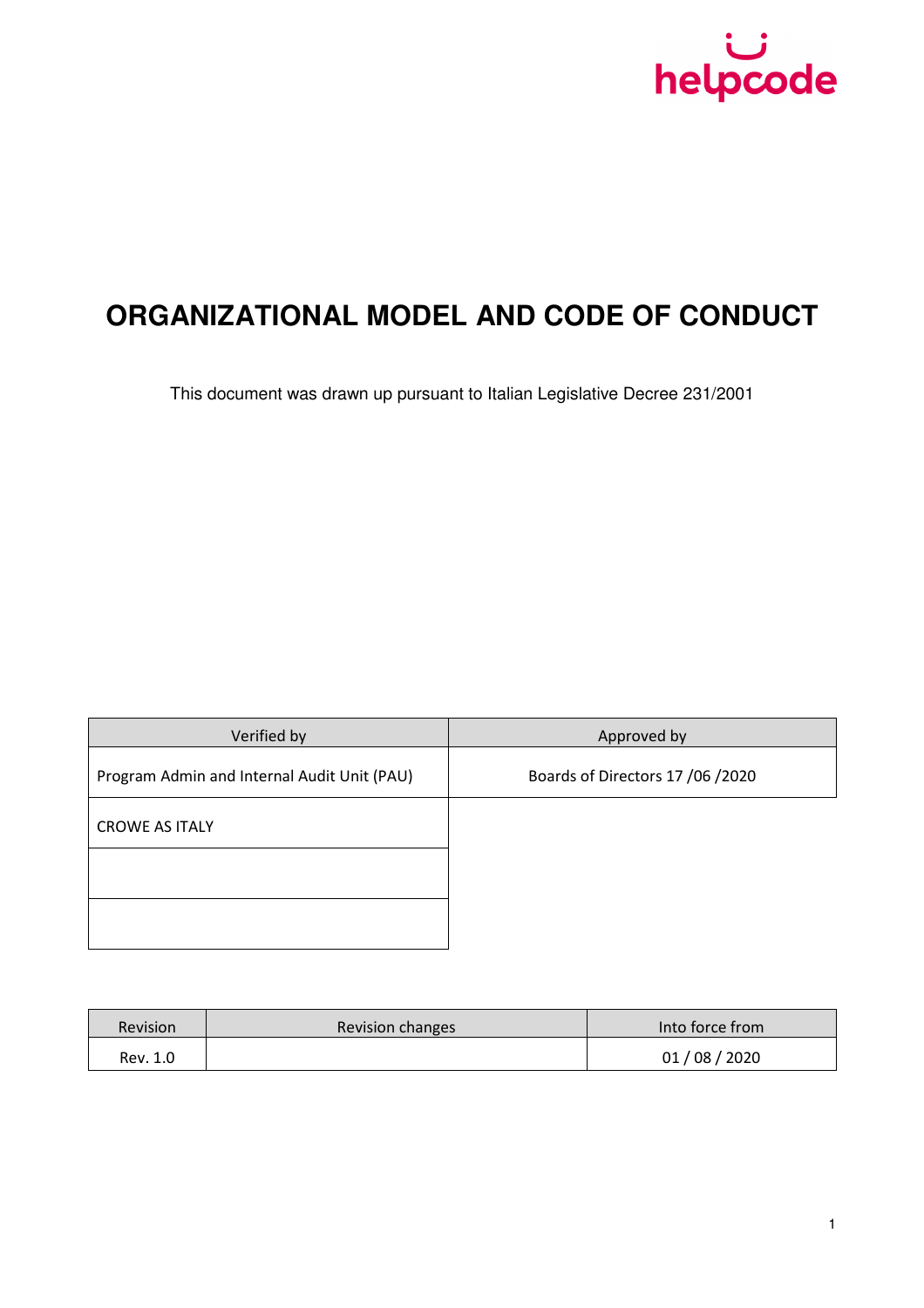

## **TABLE OF CONTENTS**

| <b>1 - INTRODUCTION</b>                                                                                                                                                                                                                                                                                                                                                                                                                                                                                                                                                                                                          | 3  |
|----------------------------------------------------------------------------------------------------------------------------------------------------------------------------------------------------------------------------------------------------------------------------------------------------------------------------------------------------------------------------------------------------------------------------------------------------------------------------------------------------------------------------------------------------------------------------------------------------------------------------------|----|
| 2 - HELPCODE                                                                                                                                                                                                                                                                                                                                                                                                                                                                                                                                                                                                                     | 3  |
| <b>3 - ETHICAL CODE</b>                                                                                                                                                                                                                                                                                                                                                                                                                                                                                                                                                                                                          | 5  |
| 3.1 GENERAL PRINCIPLES                                                                                                                                                                                                                                                                                                                                                                                                                                                                                                                                                                                                           | 5  |
| <b>3.2 ETHICAL PRINCIPLES</b><br>3.2.1 PRINCIPLE OF LEGALITY<br>3.2.2 ETHICAL-BEHAVIORAL PRINCIPLES                                                                                                                                                                                                                                                                                                                                                                                                                                                                                                                              | 5  |
| 3.3 APPLICATION OF THE PRINCIPLES AND RULES OF CONDUCT<br>3.3.1 RELATIONS INSIDE THE ORGANIZATION<br>3.3.1.1 RELATIONS BETWEEN TOP MANAGERS<br>3.3.1.2 RELATIONS BETWEEN EMPLOYEES AND / OR COLLABORATORS<br>3.3.1.3 RELATIONS BETWEEN TOP MANAGERS AND EMPLOYEES AND COLLABORATORS<br>3.3.1.4 RELATIONS BETWEEN TOP MANAGERS, EMPLOYEES, COLLABORATORS AND<br>SUPERVISORY BODY<br>3.3.2 RELATIONS OUTSIDE THE ORGANIZATION<br>3.3.2.1 RELATIONS WITH DONORS AND CONTRIBUTORS<br>3.3.2.2 SPONSORSHIP AND FUNDRAISING RULES<br>3.3.2.3 RELATIONS WITH SUPPLIERS.<br>3.3.2.4 RELATIONS WITH AUTHORITIES AND PUBLIC ADMINISTRATIONS | 7  |
| 3.4 CONTROL AND SANCTIONS: THE SUPERVISORY BODY<br>3.4.1 ATTRIBUTIONS AND CHARACTERISTICS<br>3.3.1.4 RELATIONS BETWEEN TOP MANAGERS, EMPLOYEES, COLLABORATORS<br>AND SUPERVISORY BODY<br>3.4.2 REPORTING TO THE SUPERVISORY BODY<br>3.4.3 PENALTY SYSTEM                                                                                                                                                                                                                                                                                                                                                                         | 12 |
| <b>4 - MANAGEMENT OF THE CODE OF ETHICS</b>                                                                                                                                                                                                                                                                                                                                                                                                                                                                                                                                                                                      | 13 |
| 4.1 ENTRY INTO FORCE                                                                                                                                                                                                                                                                                                                                                                                                                                                                                                                                                                                                             |    |
| 4.2 REVISIONS                                                                                                                                                                                                                                                                                                                                                                                                                                                                                                                                                                                                                    |    |
| <b>5 ANNEX</b>                                                                                                                                                                                                                                                                                                                                                                                                                                                                                                                                                                                                                   | 15 |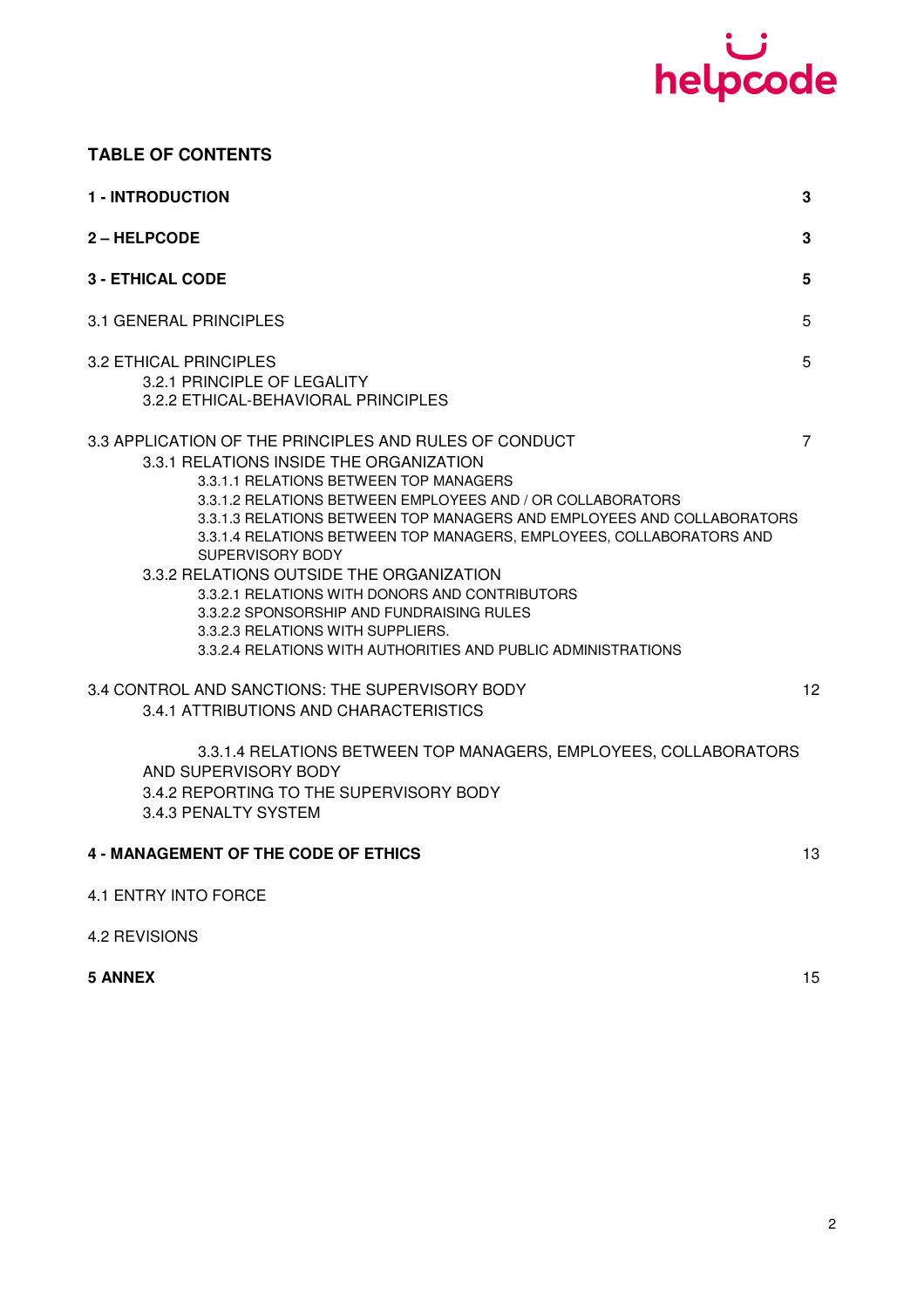

## **1 INTRODUCTION**

The Italian Legislative Decree no. 231 of 8 June 2001" introduced in the Italian legal system a new discipline for the administrative liability of legal persons, companies and associations including those without legal status.

The Decree adapted Italian legislation on the liability of legal persons to a number of international conventions, such as the OECD Convention on Combating Bribery of Foreign Public Officials in International Business Transactions (1997). It establishes legally binding standards to criminalise bribery of foreign public officials in international business transactions and provides for a host of related measures that make this effective.

The innovation introduced by the legislator with Legislative Decree 231/2001 concerns the provision of an autonomous responsibility of the entity in addition to that of the natural person, author material of the criminally relevant offense.

Before this new principle was introduced, the sanctions were inadequate (Article 197 of the Criminal Code). The principle in the Italian Constitution recognised the criminal liability of legal persons (Article 27 of the Constitution).

The new code defined as "Administrative" the responsibility of the entity, which therefore will not be liable for the crime committed by the natural person - who will respond personally. The so-called 'organization responsibility' of the legal person lie in an autonomous administrative offense that arises whenever the entity, with its ineffective organization and control, has made possible the accomplishment of the offense.

Pursuant to art. 1 Legislative Decree 231/01, the discipline apply for the administrative liability of the liability of of legal persons, companies and associations including those without legal status. It does not apply to the State, to local public bodies, other non-economic public bodies as well as bodies that perform important constitutional functions.

Furthermore, the Legislative Decree 231/01 was partially modified by the subsequent Legislative Decree 61/02, containing the regulation of criminal and administrative offenses concerning commercial companies. A new legislation applies exclusively to commercial companies, with reference to the corporate crimes envisaged by the civil code. Finally, the doctrine tends to exclude that the new discipline is applicable to consortia, to foundations and condominiums, by virtue of the mandatory principle provided for by art. 2 of Legislative Decree 231/01.

The administrative liability of the entity is provided for by art. 5 of Legislative Decree 231/01. The entity is liable in relation to crimes committed in its interest or to its advantage by two different categories of people:

- a) by persons holding representative, administrative or management functions of the entity or one of its organizational units with financial and functional autonomy as well as by persons who exercise, even de facto, the management and control of the same (subjects in top positions);
- b) by persons subject to the management or supervision of one of the subjects indicated above.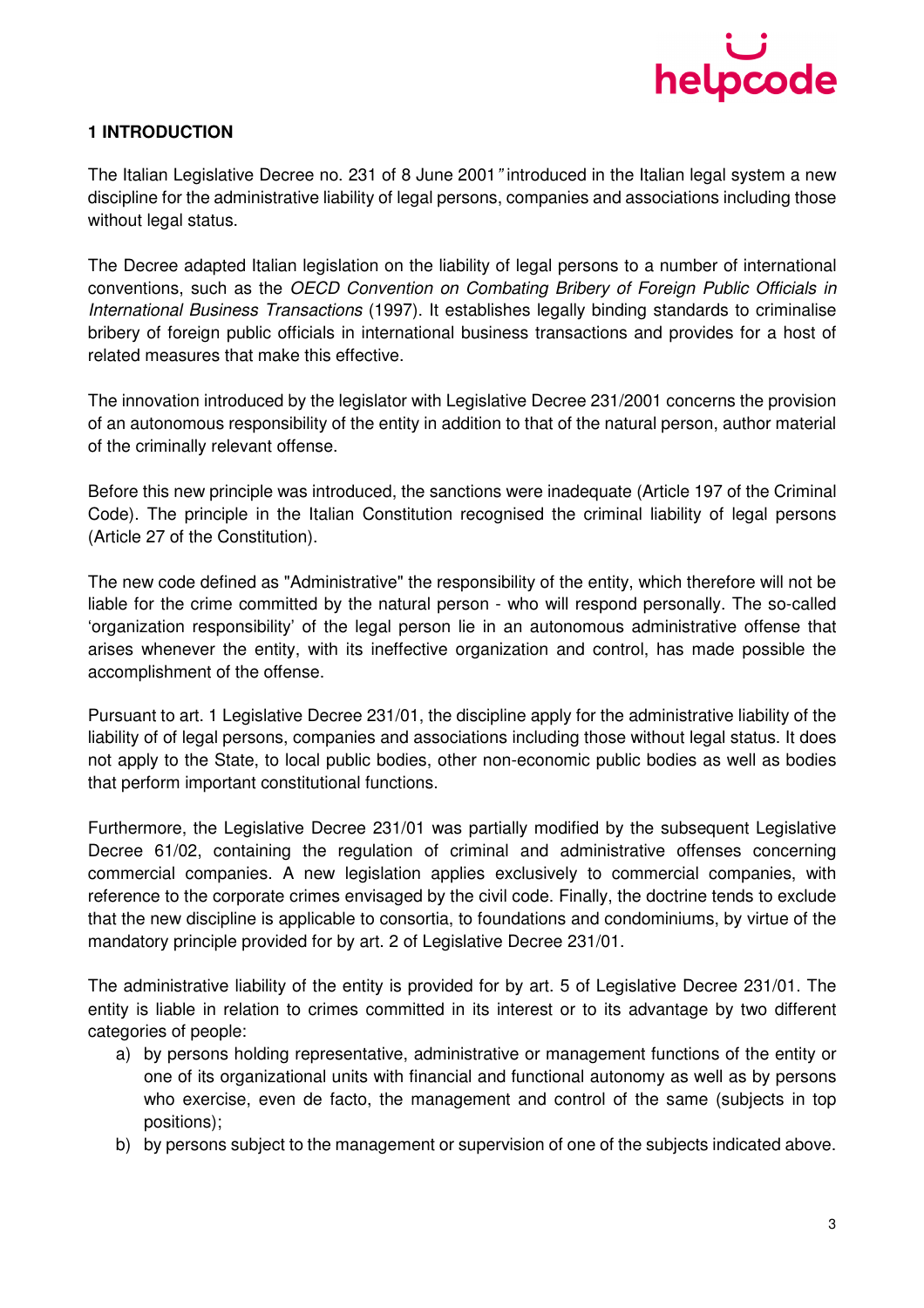

The liability of the entity is instead excluded when the persons indicated in points a) and b) have acted in the exclusive interest of himself or of third parties.

If the offense is committed by a person in a senior position (point a), art. 6 of the Decree provides that the entity is exempt from liability if it proves:

 to have adopted and effectively implemented Organization, Management and Control models suitable for preventing the commission of criminal offenses;

 that it has established a body with autonomous powers of initiative and control; there is no a lack of or insufficient supervision by the latter;

 that the perpetrators of the crime have fraudulently evaded the organization models e management.

All the above conditions should be in place to exempt the entity from liability.

A good organization model will have the following components:

1) Ethical code of conduct with reference to the crimes considered;

- 2) Adequate internal organizational system, especially relating to the attribution of responsibility;
- 3) Preparation of manual and IT control procedures;
- 4) Adoption of an effective management control system;
- 5) Adequate communication and training to personnel with particular reference to ethical code.

The sanctions provided for in Leg. Decree 231/01 for administrative offences arising from crimes are the following:

**• Administrative monetary fines;** Pecuniary sanction from a minimum of € 258.22 to a maximum of € 1,549.37;

**• Interdictory sanctions** such as interdiction from exercising the activity, suspension or revocation of authorizations and licenses, the prohibition of contracting with the Public Administration, exclusion from concessions, loans or grants and the ban on advertising goods or services;

**• Seizure:** confiscation of the profit or the price of the crime;

#### **• Publication of the sentence.**

Annex 1 lists all the types of crime from which it is made to derive the administrative liability of entities pursuant to Legislative Decree 231/01.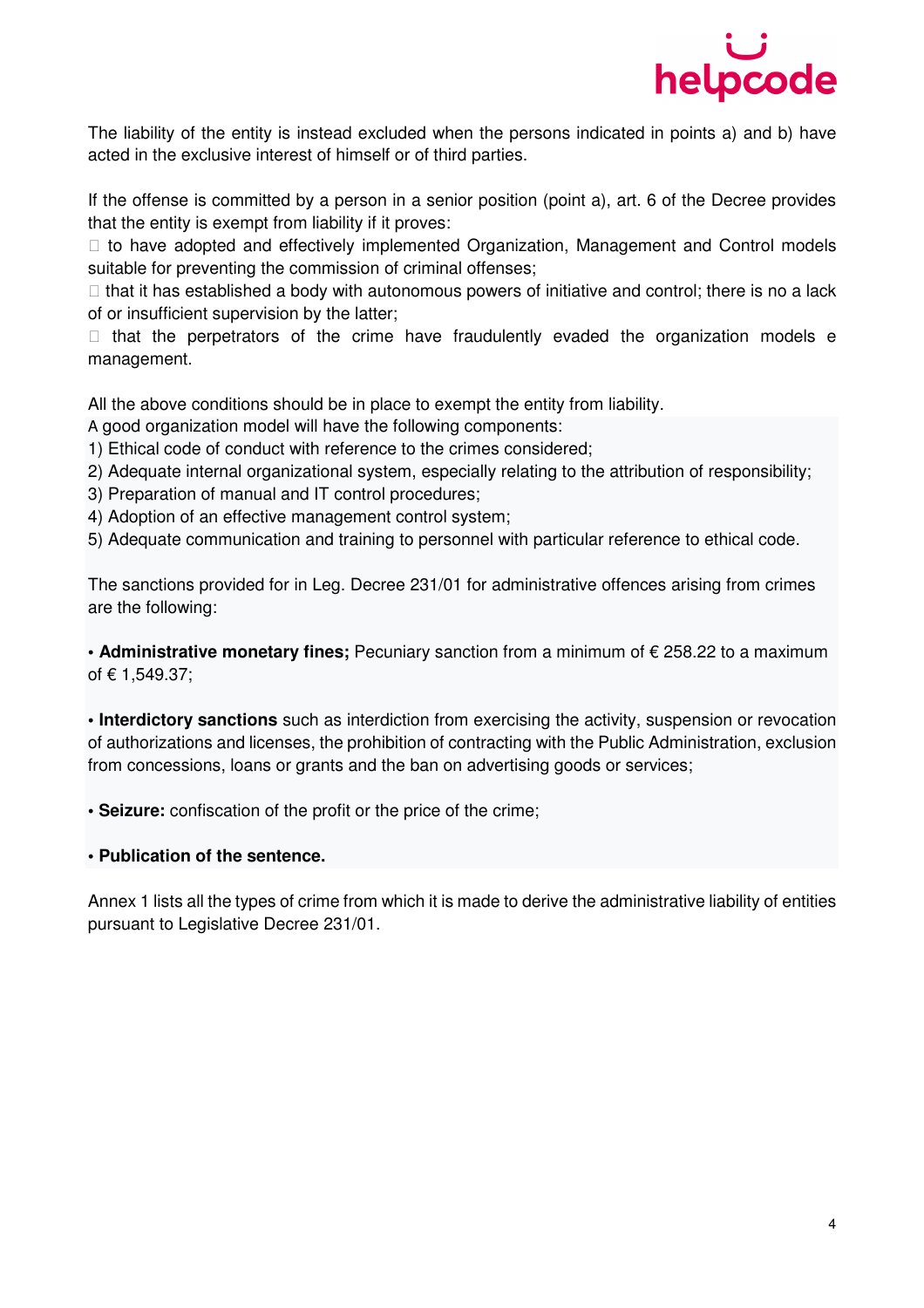

## **2 HELPCODE ITALIA ONLUS**

HELPCODE Italia Onlus (HELPCODE) has been established in Genoa (Italy) in November 1988 as a non-profit, nonreligious, non-party and nondenominational association for international solidarity; cannot be associated with entities with the purpose of profit, is on a voluntary basis and all income is intended for institutional purposes.

The Association intervenes economically and with the skills of its personnel to bring benefits to disadvantaged people in the fields of training, social assistance, health and child protection, the environment and humanitarian aid for foreign countries.

Helpcode promotes the improvement of the child's living conditions within the community, through concrete initiatives to support education, well-being and development. It carries out training and awareness programs on the problems relating to the countries in which operates in relation to institutional activities.

The bodies of the Association are: the Shareholders' Meeting the Board of Directors the President the Board of Auditors.

## **3 ETHICAL CODE**

#### **3.1 GENERAL PRINCIPLES**

This Ethical Code is the set of values, principles and lines of conduct that are part of all the activities of HELPCODE Italia Onlus.

This Ethical Code is adopted by resolution of Helpcode Board of Directors with immediate effect. It aimed at all members of the corporate bodies, shareholders and collaborators of the Association (hereinafter Recipients), who must comply with the Code, making it effective principles.

This Code of Ethical Conduct applies to the following "recipients":

Managers, employees, collaborators and all those who work temporarily with the Organisation, in accordance with their professional autonomy, and within the project implemented wherever they work, both in Italy and abroad.

HELPCODE Italia Onlus will appoint a Supervisory Body with specific duties in order to make effective the controls on the financial flows and the operations carried out by the Association. This code is also made known to all those who in any capacity operate and / or have relations with HELPCODE Italia Onlus.

## **3.2 ETHICAL PRINCIPLES**

HELPCODE Italia Onlus demands the rigorous application of the principles from the Recipients of the Code ethical principles. The principles are grouped as codified principles (so-called principle of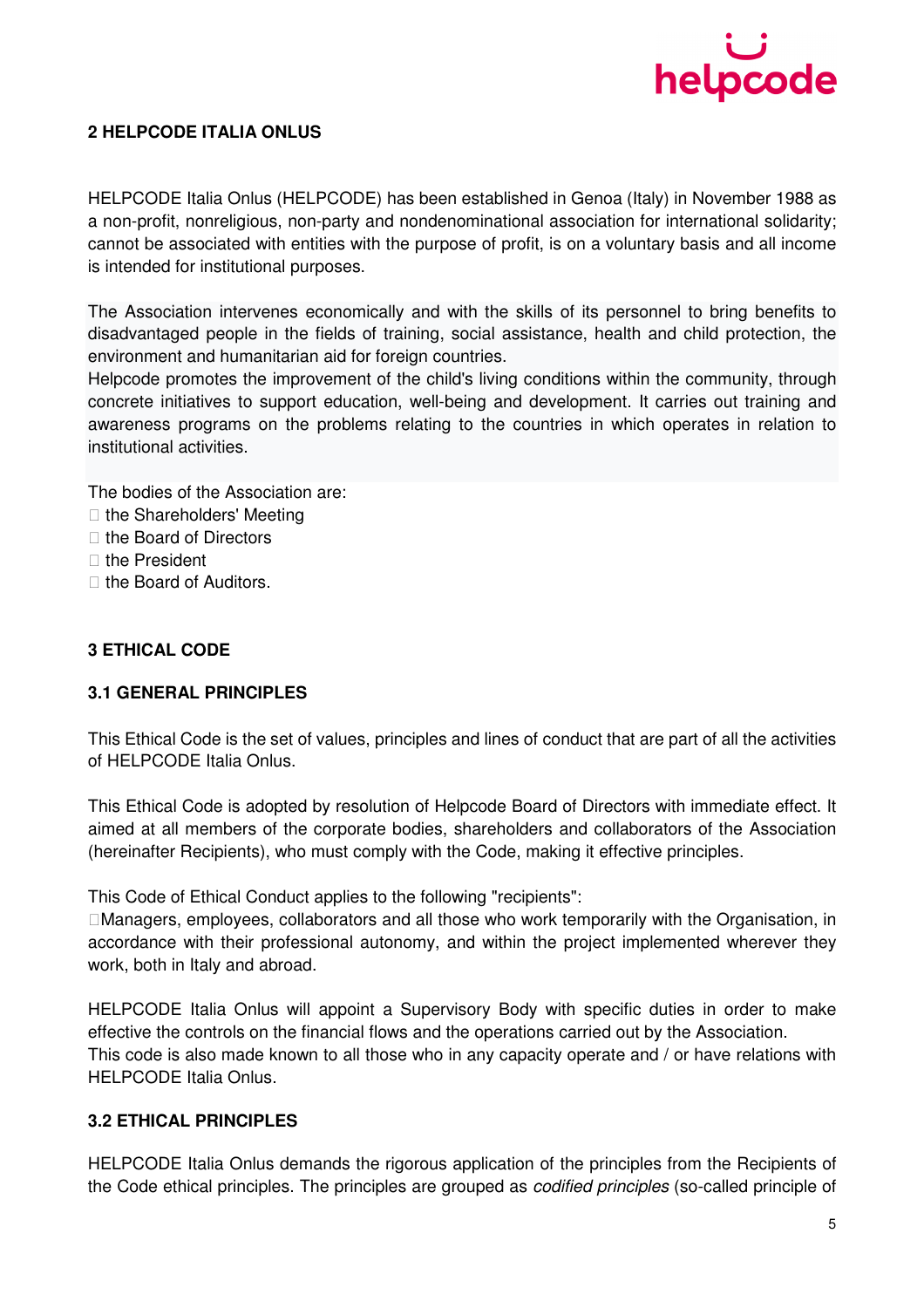

legality) and that of the principles of common experience (so-called ethical and behavioral principles).

## 3.2.1 PRINCIPLE OF LEGALITY

The behavior of the Recipients of the Code must first of all comply with the laws in force in the State in which the Recipients themselves operate, including supranational and international ones that do so State transposes.

HELPCODE Italia Onlus operates in full compliance with these rules; therefore, the directors as well as those who interact with it for various reasons, are required, within the respective skills, to know and observe the codified disciplines (laws, equivalent acts, regulations) by international, state, regional and local institutions and in particular the rules of company law with specific attention to the discipline of accounting records and financial statements, the rules on protection of personal data, health and safety.

#### 3.2.2 ETHICAL-BEHAVIORAL PRINCIPLES

Those who work for HELPCODE Italy must be carried out all the activities with professional commitment, moral rigor and management correctness, also in order to protect the image of the Association.

All Recipients, as well as those who work with HELPCODE Italia Onlus are required to carry out their duties in alignment with the following ethical-behavioral principles:

A. EQUITY or behaviour inspired by the common sense of substantial justice;

B. EQUALITY or uniformity of treatment and social relationship towards each interlocutor, regardless of differences in age, sex, race, physical handicap, religion, corporate seniority, economic power, social influence;

C. PROTECTION AND ENHANCEMENT OF THE PERSON or respect for each individual, enhancement of respective skills, establishment of trust mechanisms e empowerment of individuals, capable of making the Recipients united and the mission common associative;

D. DILIGENCE or carrying out one's duties with assiduous and scrupulous care attention and accuracy;

E. HONESTY or inability to carry out illegal, illicit or even just evil acts, both observance of juridical principles, of the Code and of moral principles, as for rooted sense justice: the Recipients must be aware of the ethical significance of theirs actions, must not pursue personal or corporate profit to the detriment of the laws in force e of the rules set out here, or even just carry out actions that, according to the common sense of conscience, they contrast with honesty;

F. TRANSPARENCY or execution of one's duties through a full regime intelligibility of the work by anyone; every action carried out by the Recipients and by how many having relations with HELPCODE Italia must be fully and easily reconstructed identifiable in all its passages, so that all relationships are understandable and respective justifiable acts;

G. IMPARTIALITY or a way of operating and judging objective and fair, without favouritism for none of the parties involved, whether public or private, linked with the Recipient by relationships of friendship or enmity, kinship or affinity;

H. CONFIDENTIALITY or scrupulous refraining from disclosing any data of the Association (be it of a technical, logistical, strategic, economic) and personal nature, in compliance with all current regulations on privacy; the collection and processing of data are strictly reserved for the corporate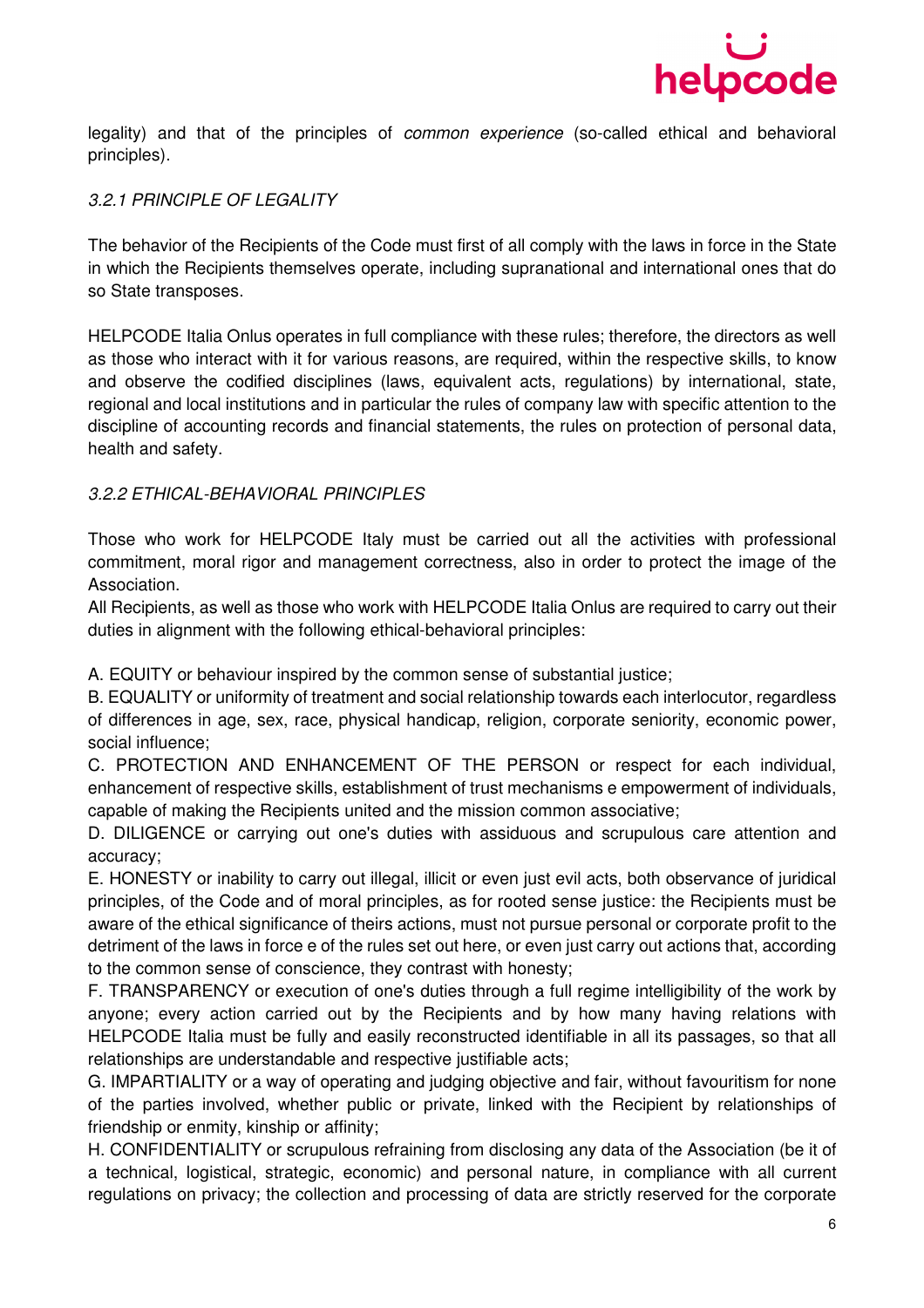

bodies responsible for this and must be carried out strictly according to the discipline of the Association;

I. OPPORTUNITY or critical evaluation of each action and omission according to criteria which, if they do not fall within another specific ethical-behavioral principle, they respect the sense common of adequacy and relevance;

J. HEALTH PROTECTION or compliance with all current regulations on the subject of accident prevention and prevention of occupational diseases, as well as scrupulous attention hygiene and personal and workplace conditions;

K. ENVIRONMENTAL PROTECTION or compliance with all applicable environmental regulations and pollution, as well as scrupulous attention to any conduct that, even minimal, offends the common sense of environmental education; implementation of separate collection programs for waste and recycling of reusable materials; reduction of all forms of pollution, be it environmental, acoustic, radio electric or of any kind.

HELPCODE Italy is committed to enhancing the person and maintaining their physical and moral integrity, promoting the dissemination of ethical-behavioral principles, encouraging their observance and punishing non-compliance.

The Recipients must conform and apply the principles set out above by resorting, in carrying out every job and in any circumstance, to the common sense of morality and conscientiousness.

## **3.3 APPLICATION OF THE PRINCIPLES AND RULES OF CONDUCT**

In order to allow a rigorous application of the principles set out, this Code identifies the two areas of application in relationships to the Recipients: the endo-social relationships and extra-social relationships.

## 3.3.1 RELATIONS INSIDE THE ORGANIZATION

The principle regards those relationships between the top level functions (administrative bodies, corporate bodies, directors); employees or personnel who hold subordinate level functions in HELPCODE Italia Onlus with respect to the former, between top management and employees, shareholders and collaborators and, finally, between all of them and the Supervisory Body.

In general, HELPCODE Italia Onlus expects respect from all those who work within it, also in the context of selection, of the personality and dignity of each individual, avoiding the creation of situations in which people can find themselves in situations of discomfort; there discrimination against abuses of all kinds; adequate training for the position that each one holds; the definition of roles, responsibilities, proxies and availability of information such as to allow each to take the decisions that fall within his or her interest in the interest of the association and in respect of the rules which it conforms to; a prudent, balanced and objective exercise of one's own powers in the exercise of their respective functions; correct and confidential use of personal data how much of the associative ones.

Given the relationship of trust between HELPCODE Italia Onlus and those who work for it, all Recipients must avoid any situation and refrain from any activity that could oppose a personal interest to those of the Association or that may interfere and hinder the ability to assume, impartially and objectively, decisions in the interest of HELPCODE Italia Onlus.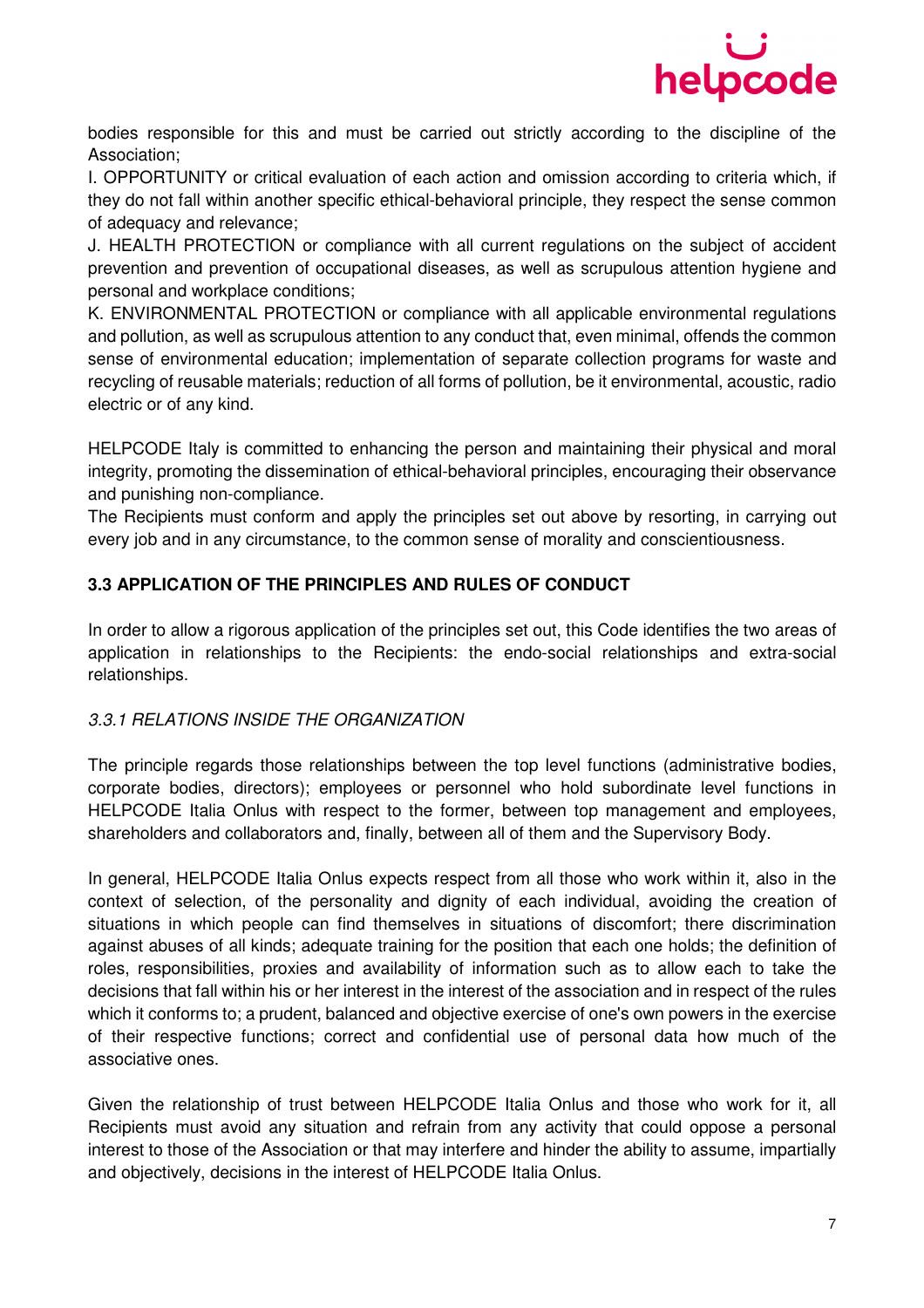

## 3.3.1.1 RELATIONS BETWEEN TOP MANAGERS.

The top managers who work in HELPCODE Italia Onlus are required to fully cooperate and mutual information, in order to promote coordination and the full pursuit of goals social; they are required to respect both the principles of moral legitimacy and ethical-behavioral, with reference to the functions they cover (management, supervision, check); in particular, they must comply with the confidentiality obligations and the non-compliance agreements competition, carrying out their duties with full loyalty to HELPCODE Italia Onlus; have the duty to operate with complete transparency in order to allow the reconstruction of all transactions they carry out, with special reference to those inherent in the movement of money HELPCODE Italia Onlus; as the first representatives of HELPCODE Italia Onlus are required to convey an image of the Association that fully adheres to the principles of the present Code.

## 3.3.1.2 RELATIONS BETWEEN EMPLOYEES AND / OR COLLABORATORS.

HELPCODE Italia Onlus employees and collaborators are the living force in contact with external reality. They are required to fully and constantly respect the principles of moral legitimacy and ethicalbehavioral principles; observing and applying ethical-behavioral principles of diligence, honesty and equality; promoting collaboration and mutual solidarity; favoring the creation of an environment suitable for the protection of the person both from a professional and a relational point of view.

## 3.3.1.3 RELATIONS BETWEEN TOP MANAGERS AND EMPLOYEES AND COLLABORATORS

Top management are required to exercise their powers in a balanced, fair and non-discriminatory manner towards employees and collaborators, in respect of the person and his dignity, without in no way to abuse their position; they must always give dispositions and only compliant to the law and the principles of the Code and must refrain from any oppressive conduct and / or intimidation aimed at making employees violate the aforementioned principles.

Employees are required to comply with the directives given to them by the top management and their diligent execution, provided that the orders themselves do not result clearly in contrast with the laws in force and / or with the principles of this Code; they must, furthermore, report any factual situations - in which they might encounter - in conflict with the laws in force and / or with the principles of this Code.

## 3.3.1.4 RELATIONS BETWEEN TOP MANAGERS, EMPLOYEES, COLLABORATORS AND SUPERVISORY BODY

Both top management and employees and collaborators are obliged to acknowledge and pay attention to all directives and communications of the Supervisory Body, strictly following the instructions provided; they are also strictly required to report to the Supervisory Body any situation, conduct, event, circumstance that conflict with the laws in force and / or with this Code; have the right, for any doubt or ethical behavioral advice, to contact the Supervisory Body to obtain in anonymous and confidential form suggestions on the behaviors to adopt to comply with the Code.

## 3.3.2 RELATIONS OUTSIDE THE ORGANIZATION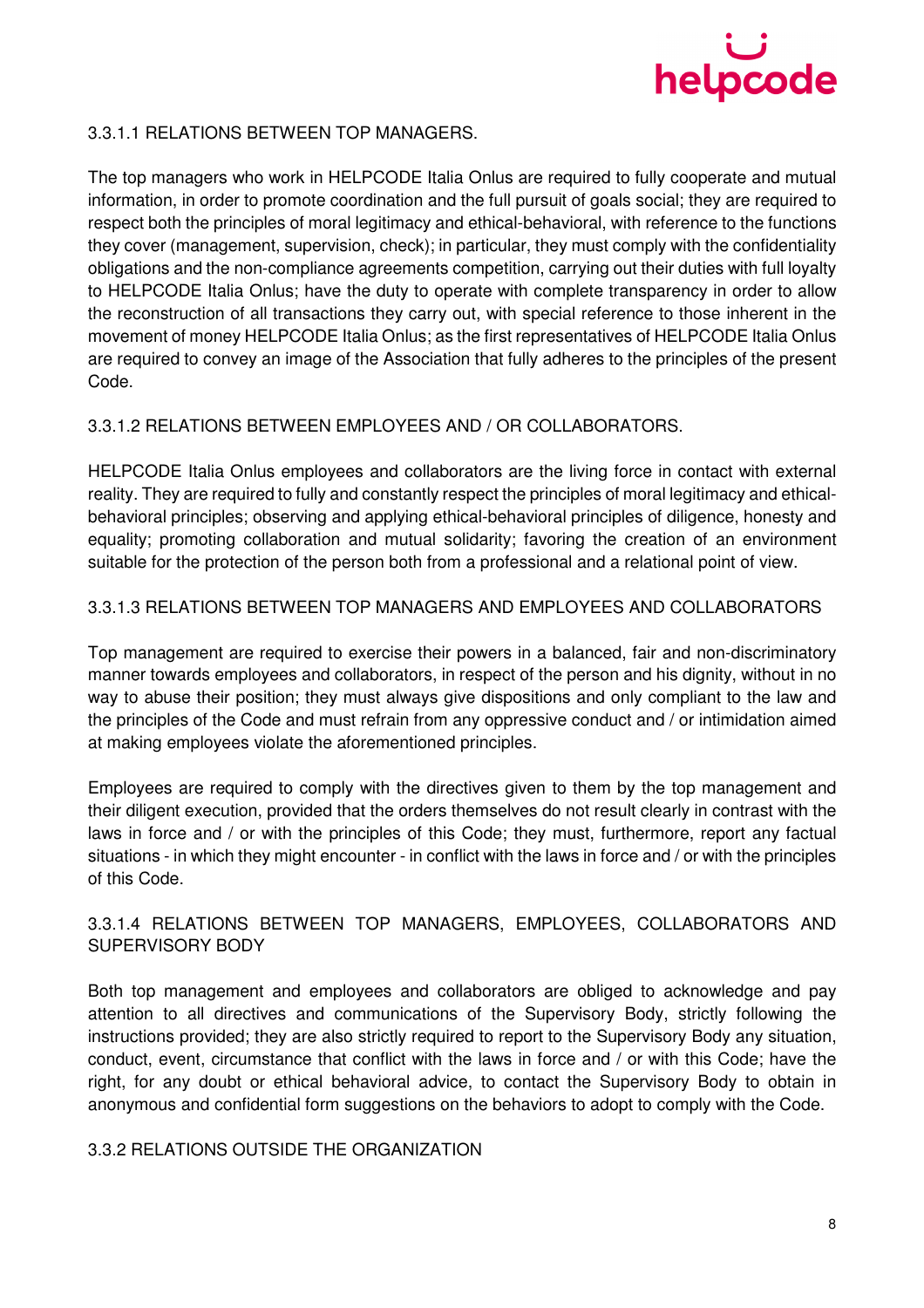

In general, the Recipients are required, in relations with third parties, to behave ethically e respectful of the laws, based on maximum transparency, clarity, correctness, efficiency, fairness as defined by the standards of the Code (see § 3.2).

## 3.3.2.1 RELATIONS WITH DONORS AND CONTRIBUTORS

For the development of its activities in Italy and abroad, the Association makes use of funding private and public.

Communication with individual donors and the general public must be based on maximum transparency, so that they are enabled to operate their liberality in fully aware and, as far as possible, finalized.

Where the donor does not specifically direct his donation this should be understood as support institutional of the Association.

In relations with public donors both in Italy and abroad, it is forbidden to give, offer or promise money or other benefits, or favors that can reasonably be interpreted as exceeding normal courtesy practices, or exerting unlawful pressure on the public officers, persons in charge of public service, managers, officers or employees of the Public Administration Administration both Italian and foreign or of EU or international public bodies or to them relatives or cohabitants.

In relations with the aforementioned subjects, it is also not permitted to submit non-declarations truthful in order to obtain public grants, contributions or loans.

It is forbidden to allocate sums received by way of grants, contributions or loans from aforementioned subjects, for purposes other than those for which they were assigned.

## 3.3.2.2 SPONSORSHIP AND FUNDRAISING RULES

The Association will always monitor the companies with which it plans co-branding and co-marketing activities. By offering its reputation and social positioning, the Association will require ethical criteria to guarantee both partners a mutual benefit.

For this he will distinguish three specific categories of companies and will deepen their knowledge with the available means, web research and consultancy, in order to exclude partner's incompatible with one's own ethics and mission

GREEN CATEGORY: This category includes those companies that in all their activities respect the rights of the child and promote sustainable development while respecting the environment, in rigorous respect for the culture and tradition of the countries, through the maximum use of physical, human and local management skills.

ORANGE CATEGORY: This category includes those companies that belong to sectors economic where it is not possible to automatically exclude any doubt of ethics and therefore they require different levels of analysis: credit institutions, pharmaceutical industries, companies oil companies, baby food companies.

To determine if the company can establish a partnership relationship with the Association is it is necessary to check the following criteria: Rights and conditions of workers, respect for human rights, marketing strategies in conflict with the mission of HELPCODE (children's rights), respect of the environment (illegal transfer of toxic waste and polluting production practices for the environment and dangerous to health), transparency (the lack of availability of the company a provide information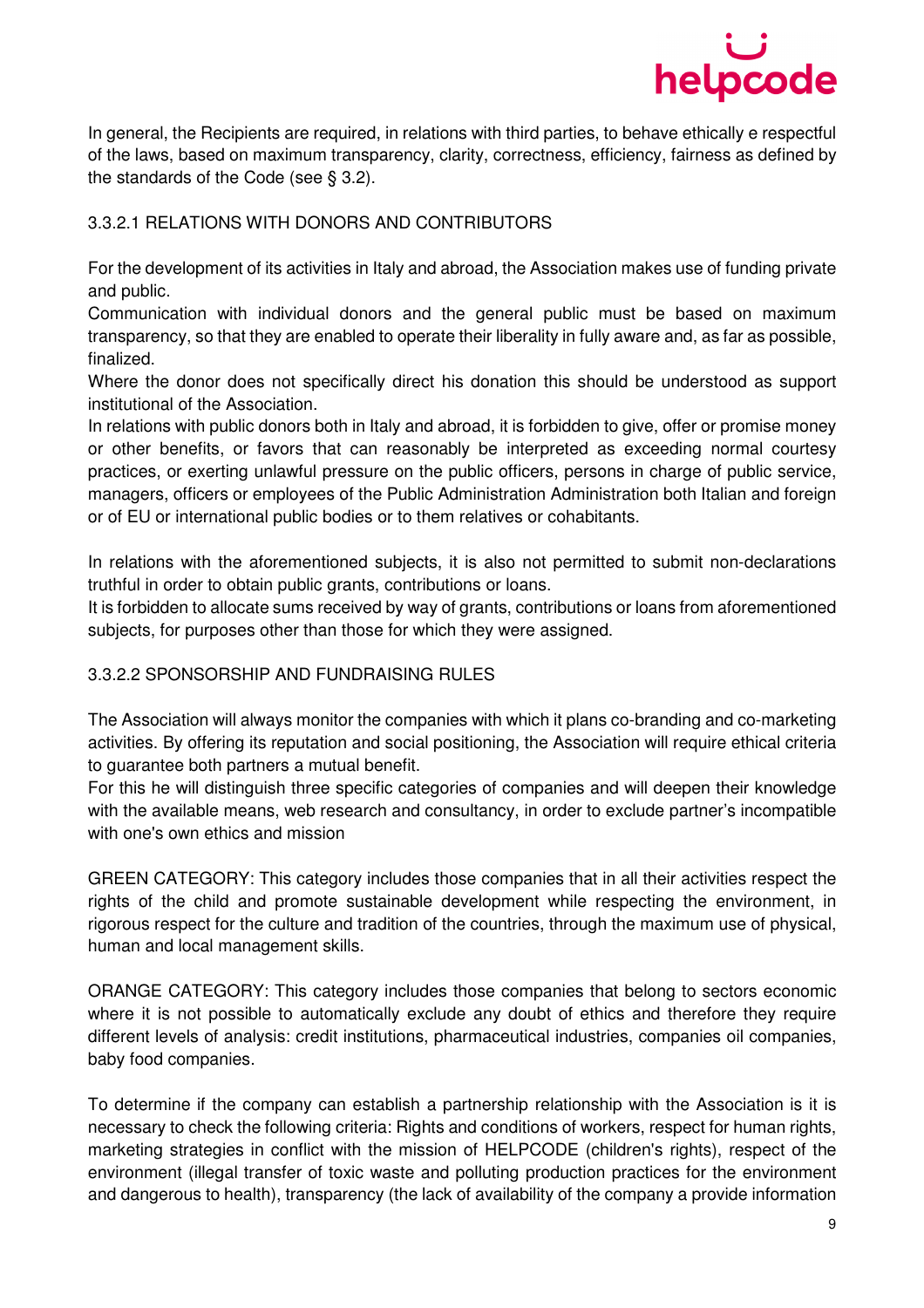

about himself, and to provide it truthfully; misleading or incorrect advertising, advertising disrespectful of people, races, sex and religion), irresponsible sales (drugs with effects dangerous collateral, products that are not well cared for in terms of safety, promotion of powdered milk in the developing countries, etc.)

RED CATEGORY: This category includes companies operating in sectors obviously incompatible with the ethics of the Association: exploitation of child workers, commercial sex (pornography, sex tourism), armaments, drugs / tobacco / spirits, nuclear industry.

### 3.3.2.3 RELATIONS WITH SUPPLIERS

The selection of suppliers and the choice of purchases of goods, merchandise and services must take place according to the principles of this Code and internal procedures, in compliance with the structure hierarchy of the Association and using the written form. The selection of suppliers must take place exclusively on the basis of objective parameters such as quality, convenience, price, quality capacity, efficiency.

In relations with suppliers, donations, gifts, benefits (both direct and indirect), gifts, acts of courtesy and hospitality aimed at obtaining preferential treatment; the so-called free gifts - by means of the binomial those gifts that praxis requires to be exchanged on the occasion of particulars holidays such as, for example, Christmas -, where practiced by custom, they will have to marry the double requirement of tenuousness (i.e. modest symbolic value) and equality (i.e. cost parity in the choice of the gift for all suppliers).

In any case, any gift made on personal initiative or drawing from own funds is prohibited social but not previously used for this purpose: only HELPCODE Italia Onlus has the power to decide on social policy regarding gifts and allocate the related finances; a burden ensues essential documentation of the expenses incurred and transparent reporting of the same.

In any case, those who work in HELPCODE Italia Onlus cannot receive donations, gifts, benefits (both direct and indirect), gifts, acts of courtesy and hospitality from suppliers; in case of promise of donations or unenforceable delivery, the operator of HELPCODE Italia Onlus is required to make immediate reporting to the Supervisory Body which will, after the appropriate checks, to inform the author of the gift on the social policy on the subject, returning the gift.

#### 3.3.2.4 RELATIONS WITH AUTHORITIES AND PUBLIC ADMINISTRATIONS.

The relationships that HELPCODE Italia Onlus maintains with public officials or with persons in charge of a public service - operating on behalf of the central and peripheral Public Administration, or of Legislative bodies, Community institutions, international public organizations and any foreign state - with the Judiciary, with the Public Supervisory Authorities and with other independent Authorities, as well as with private concessionaires of a public service, must be undertaken and managed in absolute and strict compliance with the laws and regulations in force, the principles set out in Code of Ethics and internal procedures and protocols.

With particular reference to operations relating to tenders, contracts, authorizations, licenses, concessions, requests and / or management and use of loans, however denominated di public origin (regional, national and / or community), management of orders, relations with supervisory authorities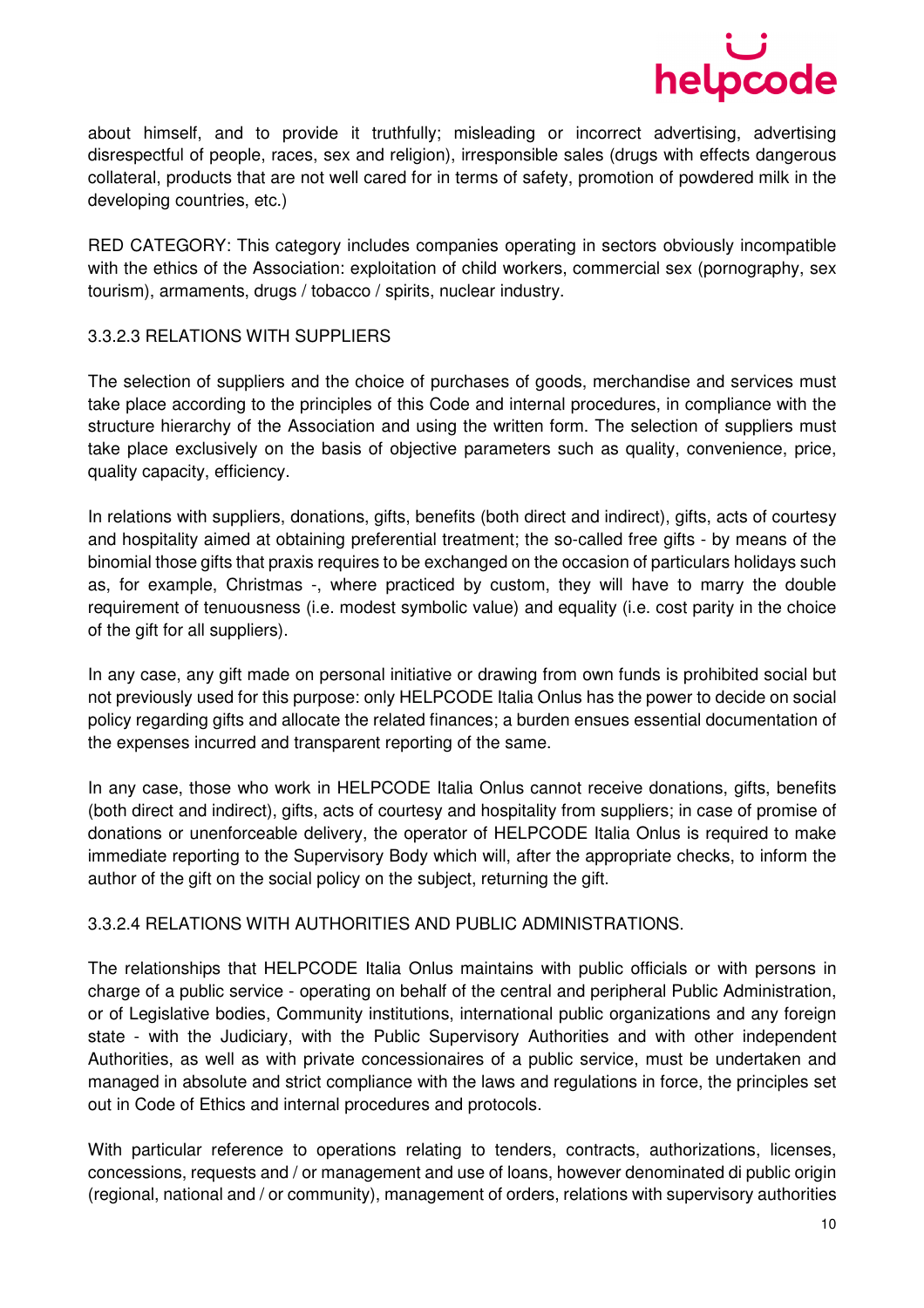

or other independent authorities, social security institutions, bodies responsible for the collection of taxes, bankruptcy, civil, criminal or administrative proceedings bodies and the like, any contact with I third parties must be carried out by the corporate bodies and by the subjects expressly delegated to do so, in in line with social strategies and in writing; any correspondence with the public entities referred to above must be registered and inventoried, as well as telephone contacts. The subjects delegated to completion of the operations listed above must report to the delegating party in accordance with legal provisions or internal organizational procedures.

Donations, gifts, benefits (both direct and indirect), gifts, acts of courtesy and hospitality are prohibited aimed at influencing the choices of the Public Administration or even just to sensitize the members; the gifts of use must marry the double requirement of tenuousness (i.e. modest symbolic value) and equality (ie cost parity in the choice of the gift for all public and private customers).

In any case, any gift made on personal initiative or drawing from own funds is prohibited social but not previously used for this purpose: only HELPCODE Italia Onlus has the power to decide on the corporate policy regarding gifts and allocate the related finances; a burden ensues essential documentation of the expenses incurred and transparent reporting of the same.

HELPCODE Italia Onlus refrains from making any contribution, direct or indirect, under any form, to political parties, movements, committees and political and trade union organizations, their representatives e candidates, except for what is admitted and provided for by the laws and regulations in force.

#### 3.3.2.5 RELATIONS WITH THE MEDIA AND INFORMATION MANAGEMENT.

Relations with the press, the media and information and, more generally, the external interlocutors, must only be held by subjects expressly delegated to do so, in compliance with the procedures and provisions adopted by HELPCODE Italia Onlus.

Any request for news from the mass media received by HELPCODE Italia staff Onlus must be communicated to the subject / company function expressly used for this, which they will take care, where necessary, to disclose non-confidential information.

Communication to the outside, however, must follow the guiding principles of truth, correctness, transparency and prudence, in order not to lead to partial, distorted, ambiguous or misleading.

Any form of investment, direct or through an intermediary, that is found there is strictly prohibited its source in news relating to the confidential Association.

All those who work in any capacity on behalf of HELPCODE Italia Onlus are required to maintain the utmost confidentiality and not to disclose or unduly request information on documents, know-how, research projects, social operations and, in general, on all information learned by reason of his job function.

Confidential or secret information constitutes those subject to specific regulations or regulations (because they relate, for example, to national security, to military sectors, such as inventions, scientific discoveries, protected technologies, new industrial applications), as well as those contractually classified.

All information learned in the performance of the work activity is also reserved dissemination and use may cause danger or damage to the Association and / or a undue gain to the employee or to third parties.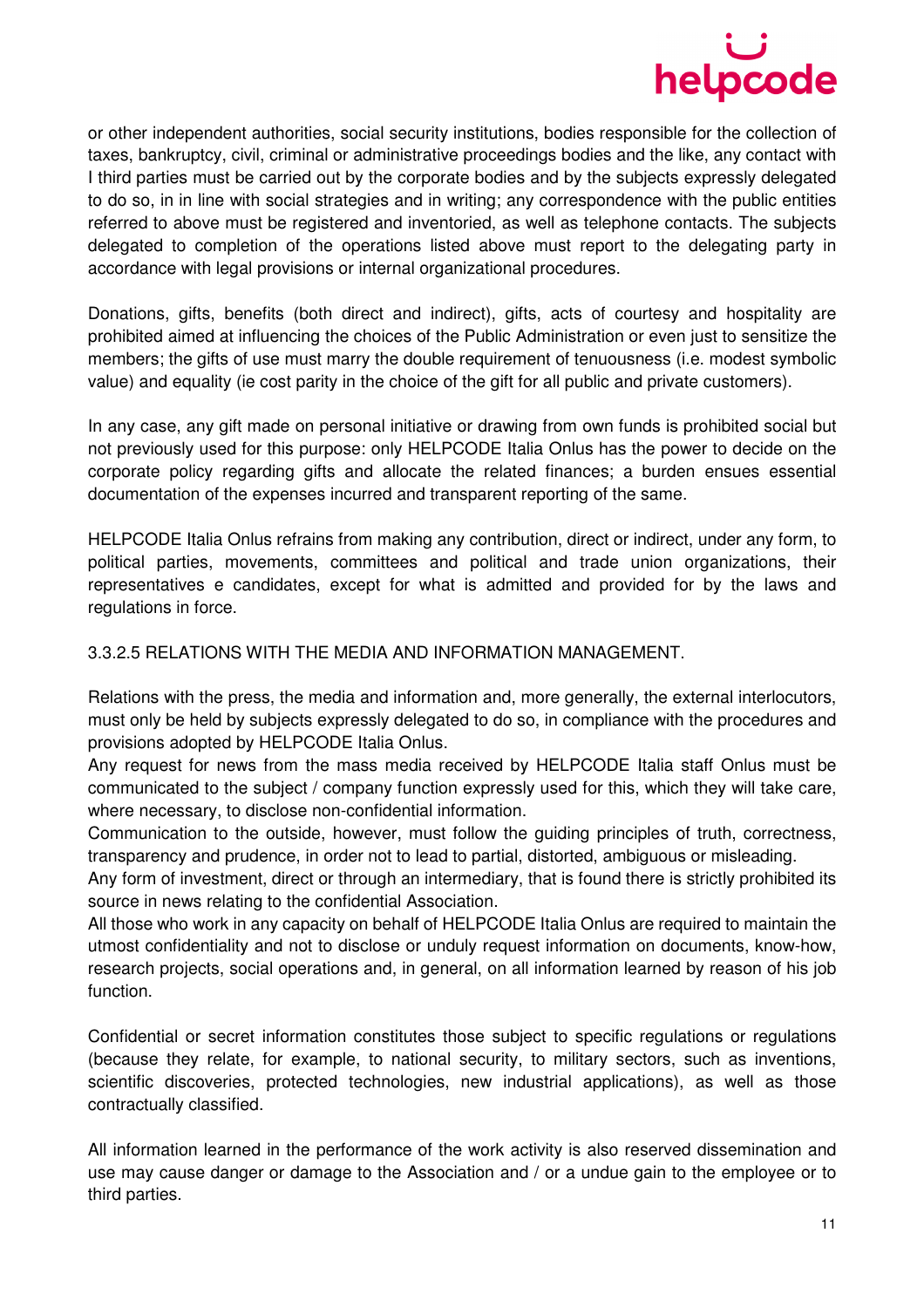

## 3.4 CONTROL AND SANCTIONS: THE SUPERVISORY BODY

The task of supervising the observance and functioning of the Organization and Management Model adopted by HELPCODE Italia Onlus pursuant to Legislative Decree 231/01 and subsequent amendments is entrusted to the Supervisory Body, endowed with autonomous powers of initiative, control and establishment of disciplinary action.

#### 3.4.1 CHARACTERISTICS AND ACTIVITIES

The Supervisory Body is subject to the laws and the same principles of this Code; it works with impartiality, authority, autonomy, continuity, professionalism.

The Supervisory Body may be constituted in a single or collective form depending on the Association's needs. Opportunity reasons advise against the participation to the Supervisory Body to natural person which by statute or assigned by the Board of Directors, pursue the ordinary administration of the company and / or its legal representation. Members of the Board of Directors without proxies and / or powers of attorney, people unrelated to the Board of Directors with managerial functions and / or external consultants with specific and adequate preparation will be able to join of the Supervisory Body.

The Body has as its institutional activities:

 the dissemination of this Code to all Recipients and third parties who work with HELPCODE Italia Onlus through the preparation of (in) training courses and update;

 the management, study and verification of the principles and rules expressed by the Code, as well as its updating and adaptation;

 the interpretation of the Code, becoming a point of reference to settle any conflict or doubt on the application of the principles expressed therein;

 the protection, assistance and protection of employees or partners or collaborators who report conduct that does not comply with the Code, protecting them from pressure, interference, intimidation and retaliation;

 reporting to the competent organizational functions, according to the procedures below indicate any transgressions to the law and / or to the provisions of this Code;

 the imposition (or the control on the regularity and punctuality of the same) of the sanctions disciplinary provisions for transgressors of the Code of Ethics or the model of organization;

coordination of supervisory activities within the group;

the preparation of an annual report for the Board of Directors.

To achieve the intended purposes, the Supervisory Body is free to access all sources of information from HELPCODE Italia Onlus in compliance with current legislation and has the right to view documents and consult data; carries out periodic checks on operation e on compliance with the organization model adopted; check the destination and the actual allocation of financial movements in and out of HELPCODE Italia Onlus, done exception for current expenses of ordinary administration (e.g. payment of salaries, suppliers, social security contributions, payments to the tax authorities); has an adequate availability of human resources and materials that allow it to operate quickly and efficiently.

The Supervisory Body operates with wide discretion and with the full support of HELPCODE's top management Italia Onlus, with which it collaborates in absolute independence. The composition and election of the Supervisory Body are referred to the provisions of Board of Directors.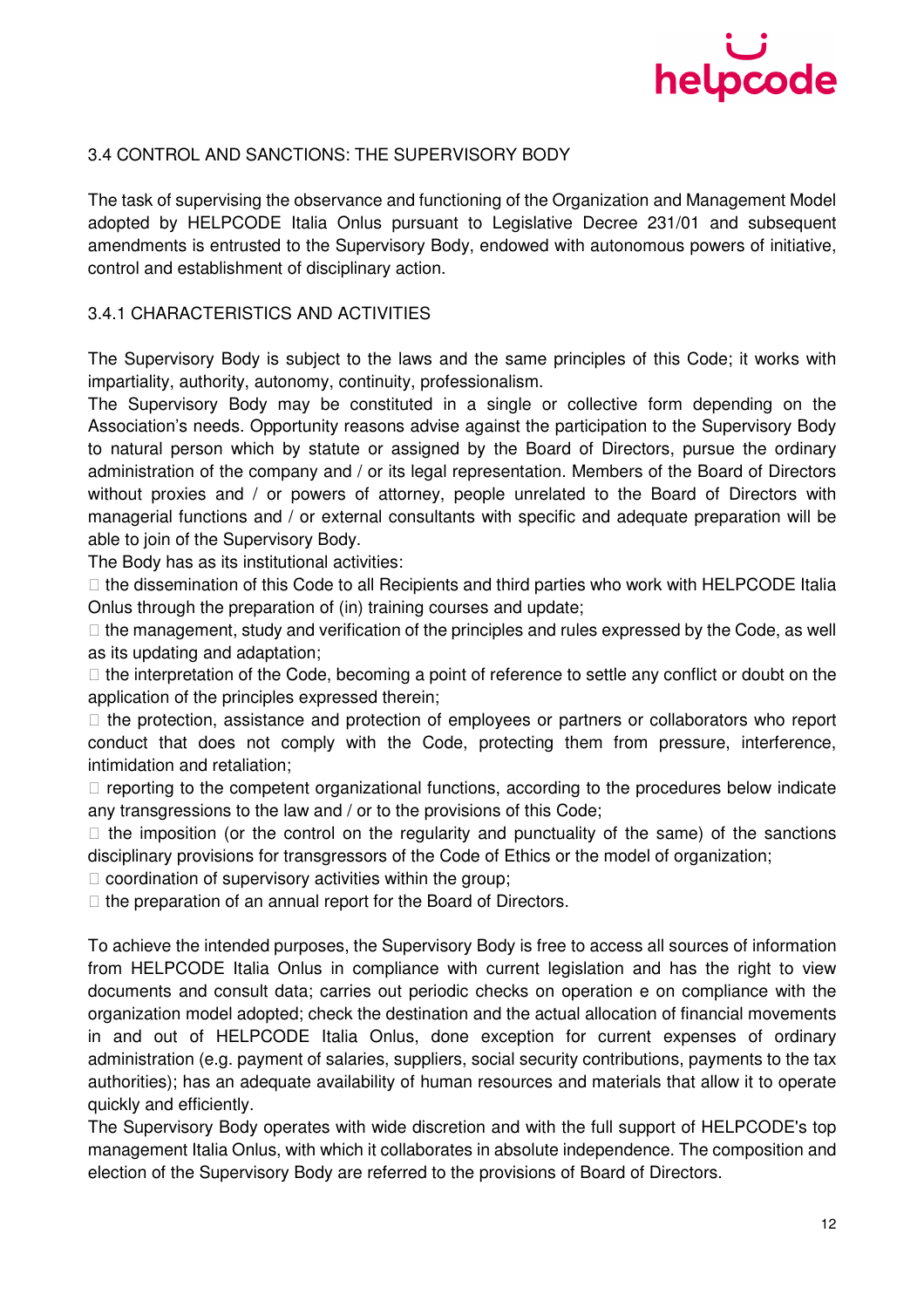

## 3.4.2 REPORTING TO THE SUPERVISORY BODY

In order to ensure the effectiveness of the Organization Model through specific protocols, HELPCODE Italia Onlus, respecting privacy and personal rights, prepares channels autonomous and confidential information through which all those who become aware of any unlawful conduct carried out within the company - or in any case in the carrying out the business of the company or within the same - report, directly and in confidential manner, to the Supervisory Body. This Body is responsible for the timely verification e strictness of the news transmitted, in order to promote it to the competent corporate function the imposition of any disciplinary sanctions or the activation of resolution mechanisms contractual.

#### 3.4.3 PENALTY SYSTEM

Once the Supervisory Body has learned of the commission of an offense (or through reporting of employees or office), must examine the non-manifest groundlessness by carrying out the appropriate investigations, in compliance with current legislation on labour law e trade union, privacy and personal rights.

Having ascertained that the news is not manifestly groundless, the Body has the duty to impose the disciplinary sanctions provided for in the specific folder of the organization and control model or to report the violation in writing to the competent corporate functions, which will provide to sanction the behavior censured in accordance with current legislation, regulations and CCNL.

In any case, the violation of the principles established in the Ethical Code and in the procedures provided for by internal protocols compromises the fiduciary relationship between HELPCODE Italia Onlus and its own directors, shareholders, employees, consultants, collaborators, customers, suppliers.

Such violations will therefore always and in any case be prosecuted in accordance with the law.

#### **4 MANAGEMENT OF THE CODE OF ETHICS**

A copy of this is delivered to the corporate bodies and to all shareholders and collaborators of the HELPCODE Italia Onlus Association and is available for consultation in the offices of the Association.

### 4.1 ENTRY INTO FORCE

This Code enters into force from the date of its approval by the Board of Directors.

#### 4.2 REVISIONS

Any update and revision to this Code of Ethics must be approved by HELPCODE Italia Onlus Board of Directors.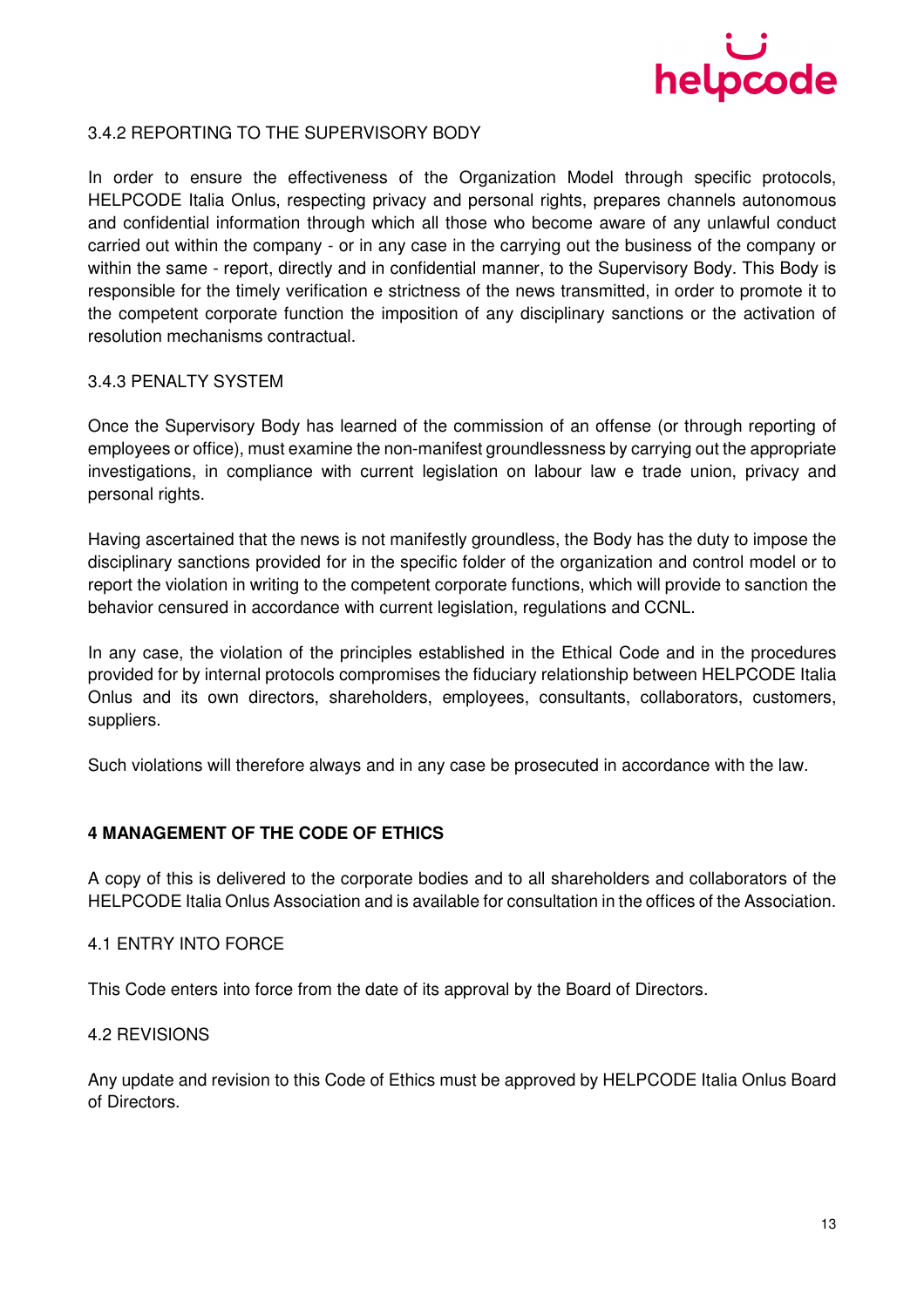

## **5 ANNEX**

LIST OF CRIMES AND OFFENSES THAT DETERMINE ADMINISTRATIVE LIABILITY

ANTI-FRAUD POLICY HELPCODE ITALIA ONLUS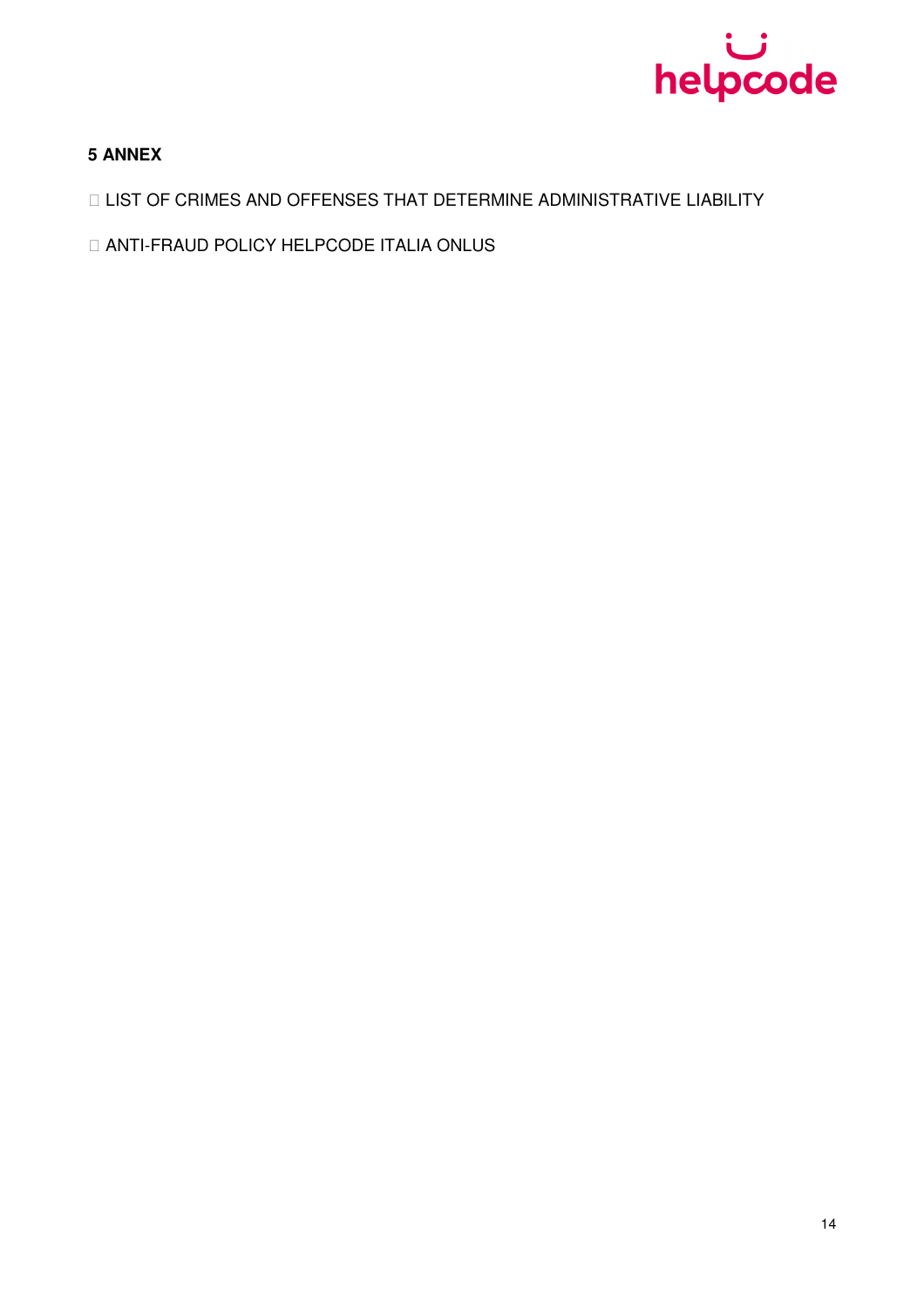

## **Annex 1 - Lists of Crimes and offences that determine administrative liability**

Although originally envisaged for Crimes against the Public Administration or against the assets of the Public Administration, the Entity's liability has been extended – by effect of the regulatory measures subsequent to Leg. Decree 231/01 – to many other administrative crimes and offences.

Specifically, Entities' administrative liability may arise from the crimes/offences listed in Leg. Decree 231/01 and more precisely:

- $\checkmark$  Crimes against the Public Administration (articles 24 and 25 of Leg. Decree 231/01);
- $\checkmark$  Computer crimes, introduced by article 7 of Italian Law no. 48 of 18 March 2008, which introduced article 24-bis in Leg. Decree 231/01;
- $\checkmark$  Organised crime offences, introduced by article 2, paragraph 29, of Italian Law no. 94 of 15 July 2009, which introduced article 24-ter in Leg. Decree 231/01;
- $\checkmark$  Crimes regarding forgery of money, public credit cards and stamp duties introduced by article 6 of Italian Law no. 406 of 23 November 2001, which introduced article 25-bis in Leg. Decree 231/01, as amended by article 15, paragraph 7, letter a) of Italian Law no. 99 of 23 July 2009;
- $\checkmark$  Crimes against the industry and trade, introduced by article 15, paragraph 7, letter b) of Italian Law no. 99 of 23 July 2009, which introduced article 25-bis.1 in Leg. Decree 231/01;
- $\checkmark$  Corporate Crimes, introduced by Italian Legislative Decree no. 61 of 11 April 2002, which introduced article 25-ter in Leg. Decree 231/01;
- $\checkmark$  Crimes committed for the purpose of terrorism or subversion of the democratic order, introduced by Italian Law no. 7 of 14 January 2003, which introduced article 25-quater in Leg. Decree 231/01;
- $\checkmark$  Crimes involving the mutilation of female genital organs, introduced by Italian Law no. 7 of 9 January 2006, which introduced article 25-quarter.1 in Leg. Decree 231/01;
- $\checkmark$  Crimes against the Individual, introduced by Italian Law no. 228 of 11 August 2003, which introduced article 25-quinquies in Leg. Decree 231/01;
- $\checkmark$  Market abuse crimes, introduced by Italian Law no. 62 of 18 April 2005, which introduced article 25-sexies in Leg. Decree 231/01;
- $\checkmark$  Crimes involving Health and Safety at Work, introduced by Italian Law no. 123 of 3 August 2007, which introduced article 25-septies in Leg. Decree 231/01;
- Crimes of Receiving Stolen Goods, Money Laundering and Utilisation of Money, Goods or Benefits of Unlawful Origin, as well as Self-laundering, introduced by Italian Legislative Decree no. 231 of 21 November 2007, which introduced article 25-octies in Leg. Decree 231/01;
- $\checkmark$  Copyright crimes, introduced by article 15, paragraph 7, letter c) of Italian Law no. 99 of 23 July 2009, which introduced article 25-novies in Leg. Decree 231/01;
- $\checkmark$  Crime of inducement not to make statements or to make false statements to the judicial authorities, introduced by article 4 of Italian Law no. 116 of 3 August 2009, which introduced article 25-decies in Leg. Decree 231/01;
- $\checkmark$  Environmental Crimes, introduced by article 2 of Italian Legislative Decree no. 121 of 7 July 2011, which introduced article 25-undecies in Leg. Decree 231/01;
- $\checkmark$  Crime of employing illegally staying third country nationals, introduced by Italian Legislative Decree no. 109 of 16 July 2012, regarding "Implementation of directive 2009/52/EC providing for minimum standards of sanctions and measures against employers of illegally staying third